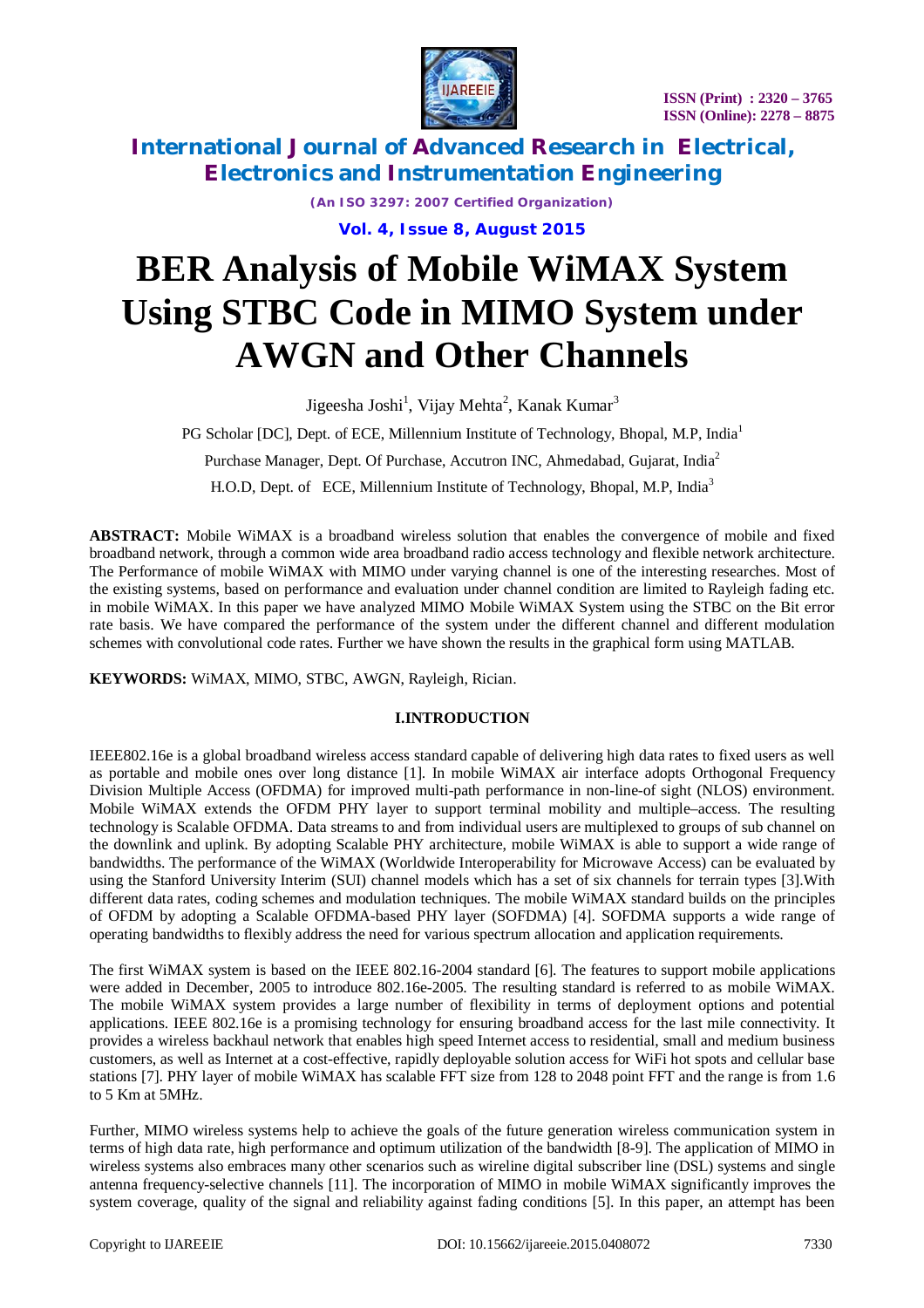

*(An ISO 3297: 2007 Certified Organization)*

### **Vol. 4, Issue 8, August 2015**

made to develop MIMO-mobile WiMAX system using space time block codes to analyze the BER performance for adaptive and constant modulation schemes under different channels.

WiMAX comes as an alternative to cable and digital subscriber loop (DSL)[12]. WiMAX is based upon Orthogonal Frequency Division Multiplexing (OFDM) that provides very good spectral efficiency and resistance to multi-path propagation. It targets frequency bands below 11 GHz [3], can deliver data rates of 75 Mbps, cover ranges of 30km, and can provide secure delivery of content and support mobile users at vehicular speeds.

OFDM can significantly simplify the equalization problem. A frequency selective channel is approximately flat in each sub-channel. Instead of single carrier with high data rate, OFDM uses more subcarriers modulated with lower data rates. This leads to small channel variations in every sub-channel. Therefore the inter-symbol interference is reduced or even diminished.

#### **II.RELATED WORK**

Hadj Zerrouki & Mohamed Feham in 2010[13] published that IEEE 802.16e -2004 currently supports several multipleantenna options including Space-Time codes (STC) Multiple-Input Multiple-Output (MIMO) antenna systems and Adaptive Antenna Systems (AAS). In this extension to basic SISO mode a number of 2x2 MIMO extensions are analyzed under different combinations of digital modulation (QPSK,QAM) and convolution code with ½, 3/4 rated codes.The book "Fundamental of wireless communication" mainly includes the research on the basic aspects of wireless communication along with many techniques to discover the utility of its modern era. MIMO would be the most innovative approach in the modern wireless system to improve the capacity with the highest superior quality. [14].P.Samundiswary & Ravi Rajan Prasad published in 2013about the performance analysis of MIMO-Mobile WiMAX system using STBC using different channels. From this paper we get an idea of inclusion of MIMO in mobile WiMAX system provides a robust platform for Space, Time and Frequency selective fading conditions and increases both data rate and system performance.<sup>[10]</sup>

#### **III.WIMAX PHYSICALMODEL**

The WiMAX physical layer model is based on OFDM (Orthogonal Frequency Division Multiplexing) technique [1-3, 6, 8, 10]. OFDM is the transmission scheme to enable high-speed data, video and multimedia communications which is used by various commercial broadband systems. OFDM is an elegant and efficient scheme for high data rate transmission in a non-line-of-sight radio environment. The physical layer model of WiMAX system is shown in figure 1. The various blocks of this model are explained below:

**Randomization:** It is the first process which is carried out in the WiMAX Physical layer after the data packet is received from the higher layers and each of the burst in Downlink as well as in the Uplink is randomized. It is basically scrambling of data to generate random sequence in order to improve coding performance and data integrity of the input bits.

**Forward Error Correction (FEC):** It basically deals with the detection and correction of errors due to path loss and fading that leads to distortion in the signal. There are number of coding systems that are involved in the FEC process like RS codes, convolution codes, Turbo codes, etc. Basically we will be focusing upon the RS as well as the convolution codes.

**1. RS codes:** These are non-binary cyclic codes that add redundancy to the data. This redundancy is basically addition of parity bits into the input bit stream that improves the block errors.

**2. Convolution codes (CC):** These CC codes introduce redundant bits in the data stream with the use of linear shift registers (m). The information bits are applied as input to shift register and the output encoded bits are obtained with the use of modulo-2 addition of the input information bits. The contents of the shift register in 802.11a physical layer uses Convolution code as the mandatory FEC.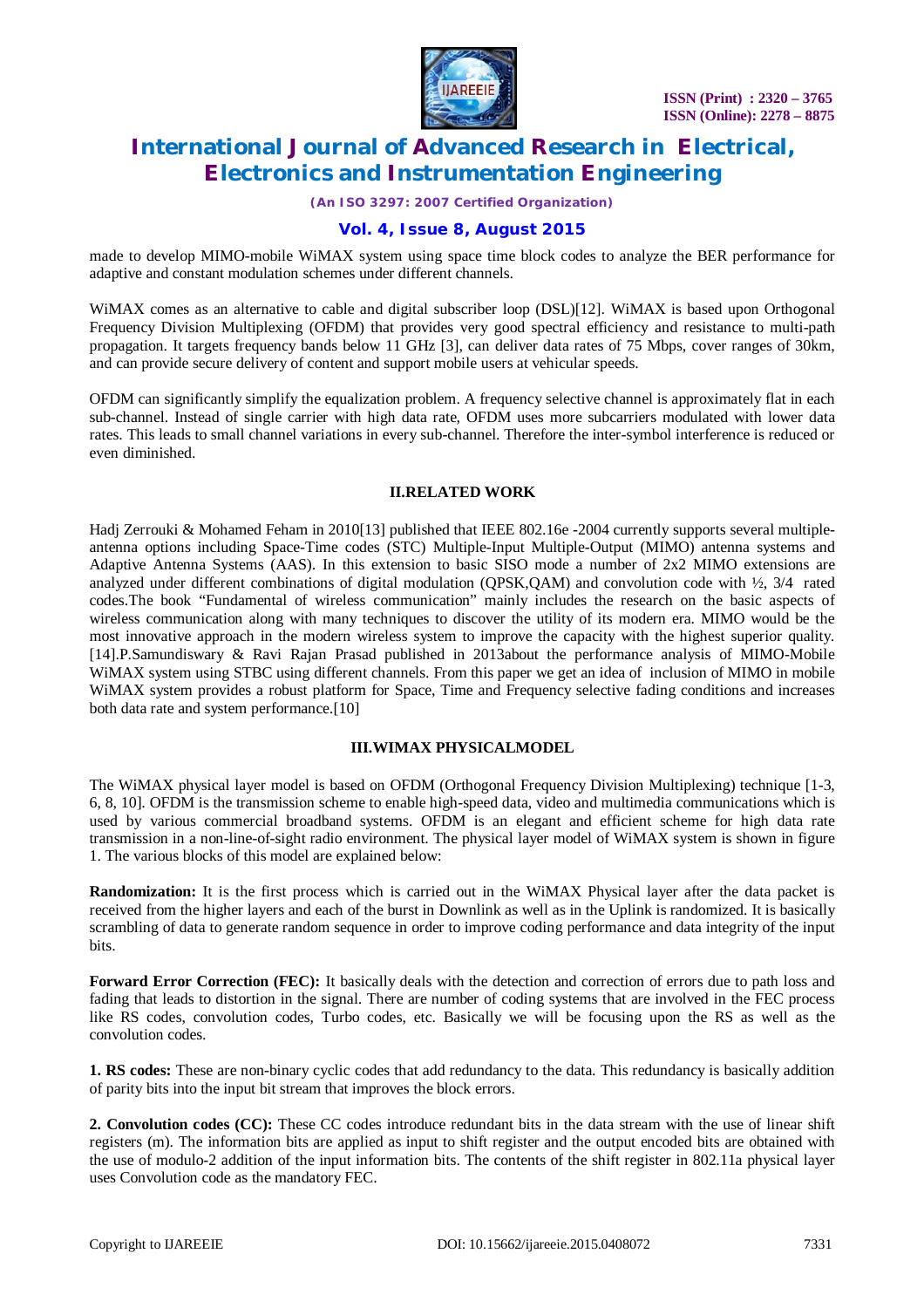

*(An ISO 3297: 2007 Certified Organization)*



### **Vol. 4, Issue 8, August 2015**

**Fig. 1 WiMAX OFDM physical layer model**

These convolutional codes are used to correct the random errors and are easy to implement than RS codes. Coding rate is defined as the ratio of the input bits to the output bits. Higher rates like  $2/3$  and  $3/4$ , are derived from it by employing "puncturing." Puncturing is a procedure that involves omitting of some of the encoded bits in the transmitter thus reducing the number of transmitted bits and hence increasing the coding rate of the CC code and inserting a dummy "zero" metric into the convolution Viterbi decoder on the receive side of WiMAX Physical layer in place of the omitted bits. Code rate of convolution encoder is given as:-



**Fig. 2 Convolution Encoder; code rate=1/2, m=2**

For Decoding the Viterbi algorithm is used at the receiver side of the PHY layer. To describe a convolution code, one need to characterize the encoding function (m), so that given an input sequence m, one can readily compute the output sequence U.

**Interleaving:** It aims at distributing transmitted bits in time or frequency domain or both to achieve desirable bit error distribution after the demodulation process. In interleaving, data is mapped onto non-adjacent subcarriers to overcome the effects of multipath distortion and burst errors. Block interleaving mainly operates on one of the block of bits at a time. The number of bits in each block is known as interleaving depth, which defines the delay introduced by interleaving process at the transmitter side. A block interleaver can be described as a matrix to which data is written in column format and data is read in row wise format, or vice versa.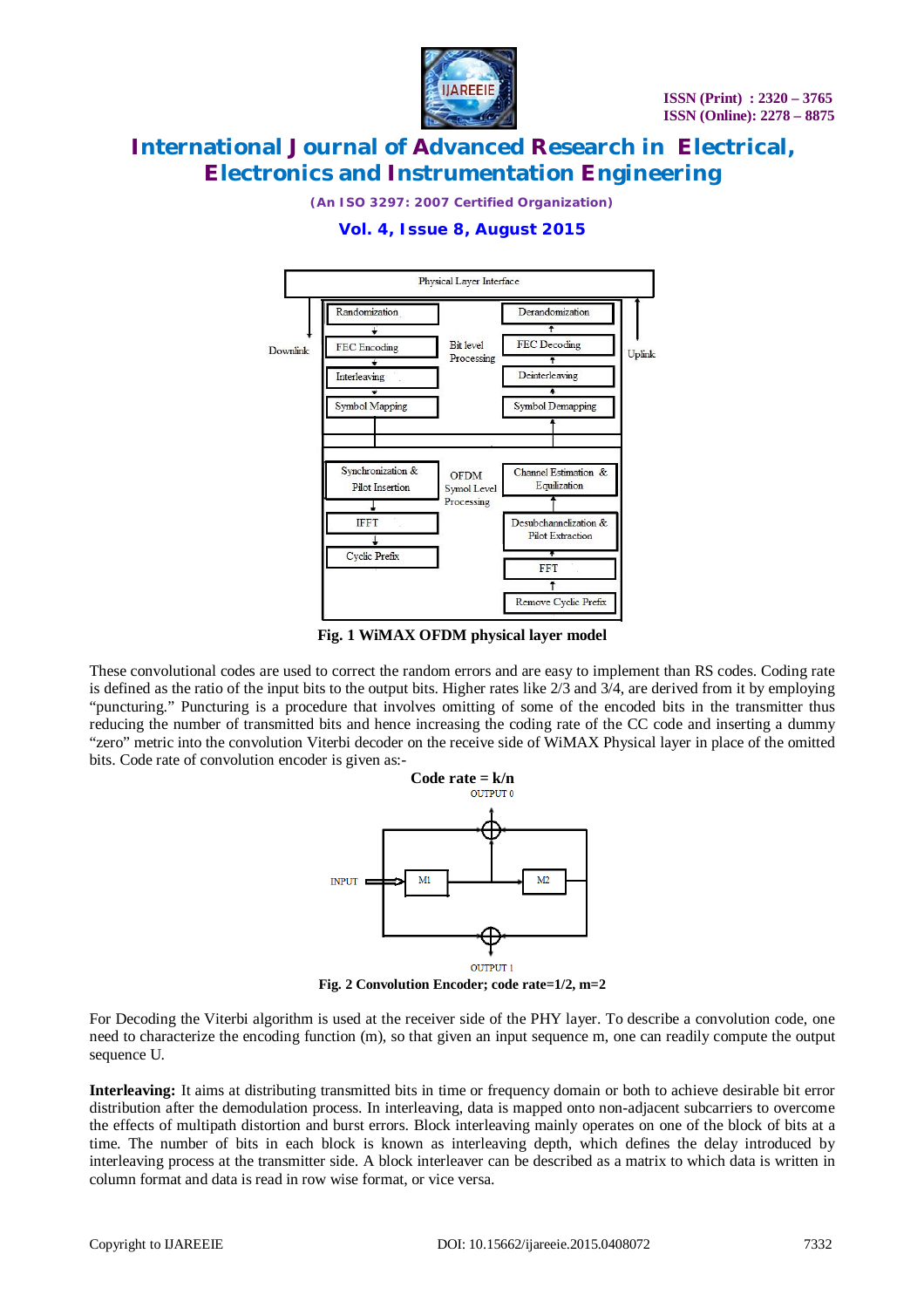

*(An ISO 3297: 2007 Certified Organization)*

### **Vol. 4, Issue 8, August 2015**

**Modulation:** This process involves mapping of digital information onto analog form such that it can be transmitted over the channel. A modulator is involved in every digital communication system that performs the task of modulation. Modulation can be done by changing the amplitude, phase, as well as the frequency of a sinusoidal carrier. In this paper we are concerned with the digital modulation techniques. Various digital modulation techniques can be used for data transmission, such as M-PSK and M-QAM, where M is the number of constellation points in the constellation diagram. Inverse process of modulation called demodulation is done at the receiver side to recover the original transmitted digital information.

**Pilot Insertion:** Used for channel estimation & synchronization purpose. In this step, pilot carriers are inserted whose magnitude and phase is known to the receiver.

**Inverse Fast Fourier Transform (IFFT):** An Inverse Fast Fourier transform converts the input data stream from frequency domain to time domain representing OFDM Subcarrier as the channel is basically in time domain. IFFT is useful for OFDM system as it generates samples of a waveform with frequency components satisfying the orthogonally condition such that no interference occurs in the subcarriers.

Similarly FFT converts the time domain to frequency domain as basically we have to work in frequency domain [9]. By calculating the outputs simultaneously and taking advantage of the cyclic properties of the multipliers FFT techniques reduce the number of computations to the order of N log N. The FFT is most efficient when N is a power of two.

**Cyclic Prefix:** One way to prevent ISI is basically to create a cyclically extended guard interval in between the data bits, where each of the OFDM symbol is preceded by a periodic extension of the signal itself which is known as the Cyclic Prefix as shown in fig. 3. When the guard interval is longer than the channel impulse response, or the multipath delay, the IS1 can be eliminated.





**Communication channels:** Communication channels are kind of medium of communication between transmitter and receiver. These channels are mainly divided into fast and slow fading channels. A channel is known as fast fading if the impulse response of the channel changes approximately at the symbol rate of the communication system, whereas in slow fading channel, impulse response stays unchanged for several symbols.

**1. Additive White Gaussian Noise (AWGN):** AWGN is a channel model in which the only impairment to communication is a linear addition of wideband or white noise with a constant spectral density expressed as watts per hertz of bandwidth and a Gaussian distribution of amplitude. The model does not account for fading, frequency selectivity, interference, nonlinearity or dispersion. In the study of communication systems, the classical (ideal) AWGN channel, with statistically independent Gaussian noise samples corrupting data samples free of inter-symbol interference (ISI), is the usual starting point for understanding basic performance relationships. An AWGN channel adds white Gaussian noise in the signal that passes through it.

**2. Rayleigh Fading Channel:** Rayleigh fading is a statistical model for the effect of a propagation environment on a radio signal such as that used by wireless devices. It assumes that the power of a signal that has passed through such a transmission medium (also called a communications channels) will vary randomly or fade according to a Raleigh distribution, the radial component of the sum of two uncorrelated Gaussian random variables. It is reasonable model for tropospheric and ionospheric signal propagation as well as the effect of heavily built up urban environment on radio signals. Raleigh fading is most applicable when there is non-line-of-sight between the transmitter and receiver. In a multipath propagation environment, the received signal is sometimes weakened or intensified. The signal level of the received wave changes from moment to moment. Multipath fading raises the error rate of the received data.

**3. Rician Fading Channel:** Rician fading is a stochastic model for radio propagation anomaly caused by partial cancellation of a radio signal by itself the signal arrives at the receiver by several different paths (hence exhibiting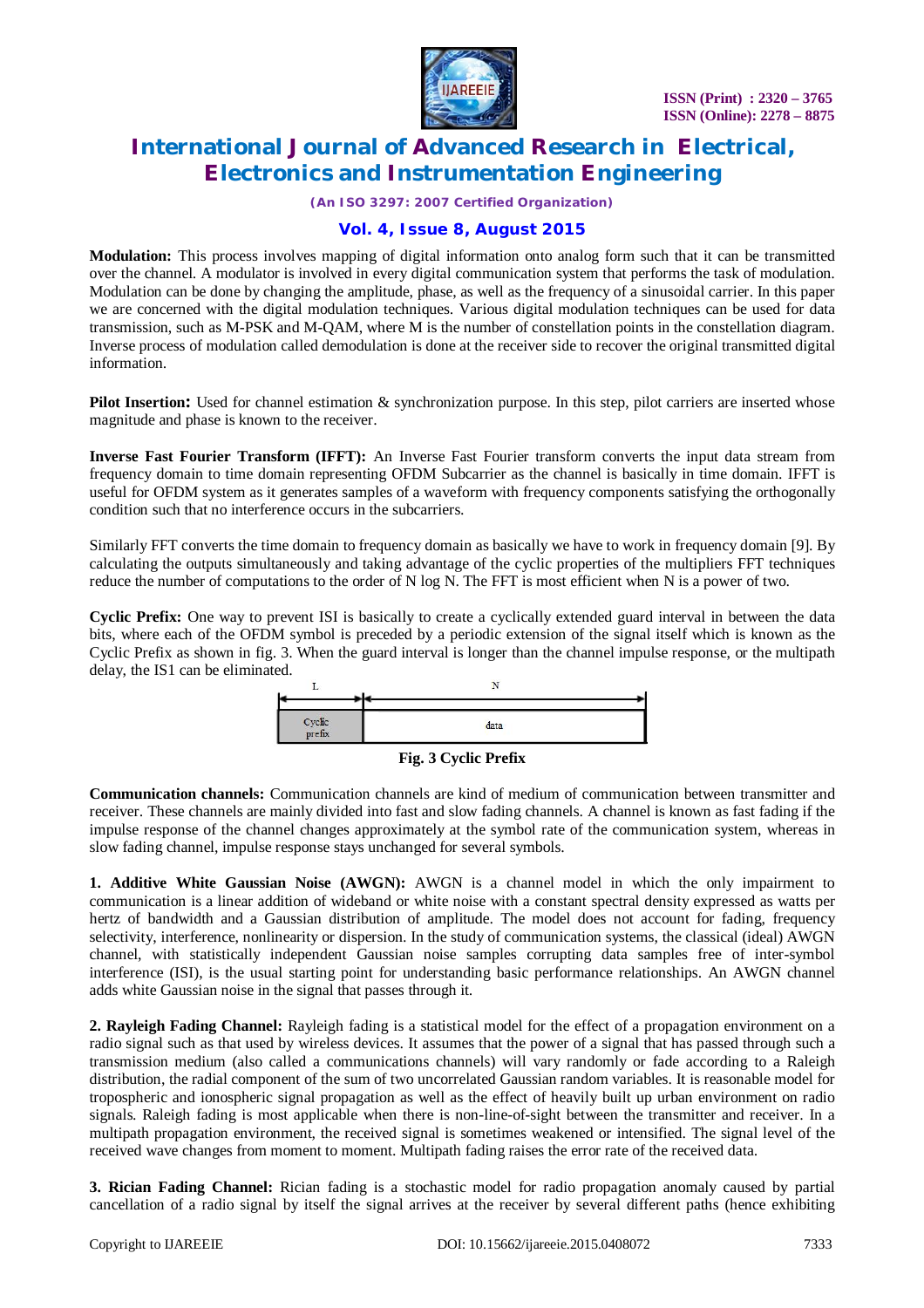

*(An ISO 3297: 2007 Certified Organization)*

### **Vol. 4, Issue 8, August 2015**

multipath interference), and at least one of the paths is changing (lengthening or shortening). Rician fading occurs when one of the paths, typically a line of sight signal, is much stronger than the others.

#### **IV. WiMAX-MIMO SYSTEMS**

MIMO systems created according to the IEEE 802.16-2005 standard (WiMAX) under different fading channels can be implemented to get the benefits of both the MIMO and WiMAX technologies [1-4, 6-7, 9, 10]. Main aim of combining both WiMAX and Spatial multiplexing MIMO technique is to achieve higher data rates by lowering the BER and improving the SNR of the whole system. The proposed block diagram of WiMAX-MIMO systems is given in figure 4.



**Fig. 4 WiMAX-MIMO System**



The use of WiMAX technology with the MIMO technology provides an attractive solution for future broadband wireless systems that require reliable, efficient and high-rate data transmission. Employing MIMO systems in WiMAX [18] yields better BER performance compared to simple WiMAX protocol. Spatial multiplexing technique of MIMO systems provides spatial multiplexing gain that has a major impact on the introduction of MIMO technology in wireless systems thus improving the capacity of the system. Combining of both the systems involves employing STBC encoder and decoder at the transmitter and receiver side of WiMAX Physical Layer respectively.

### **V. SIMULATIONS AND RESULTS**

The MIMO-WiMAX model is simulated for different digital modulation schemes (BPSK, QPSK, QAM) with the consideration of ½, ¾ code rates of convolutional codes under AWGN, Rayleigh and Rician channels with the help of MATLAB package. The performance parameter in terms of BER of MIMO-WIMAX systems is determined and compared for adaptive modulation and various constant modulations. The simulation is carried out at 5 MHz channel bandwidth for the physical layer of MIMO-WIMAX at both the transmitter and the receiver. The simulation parameters used for simulation is given in Table I.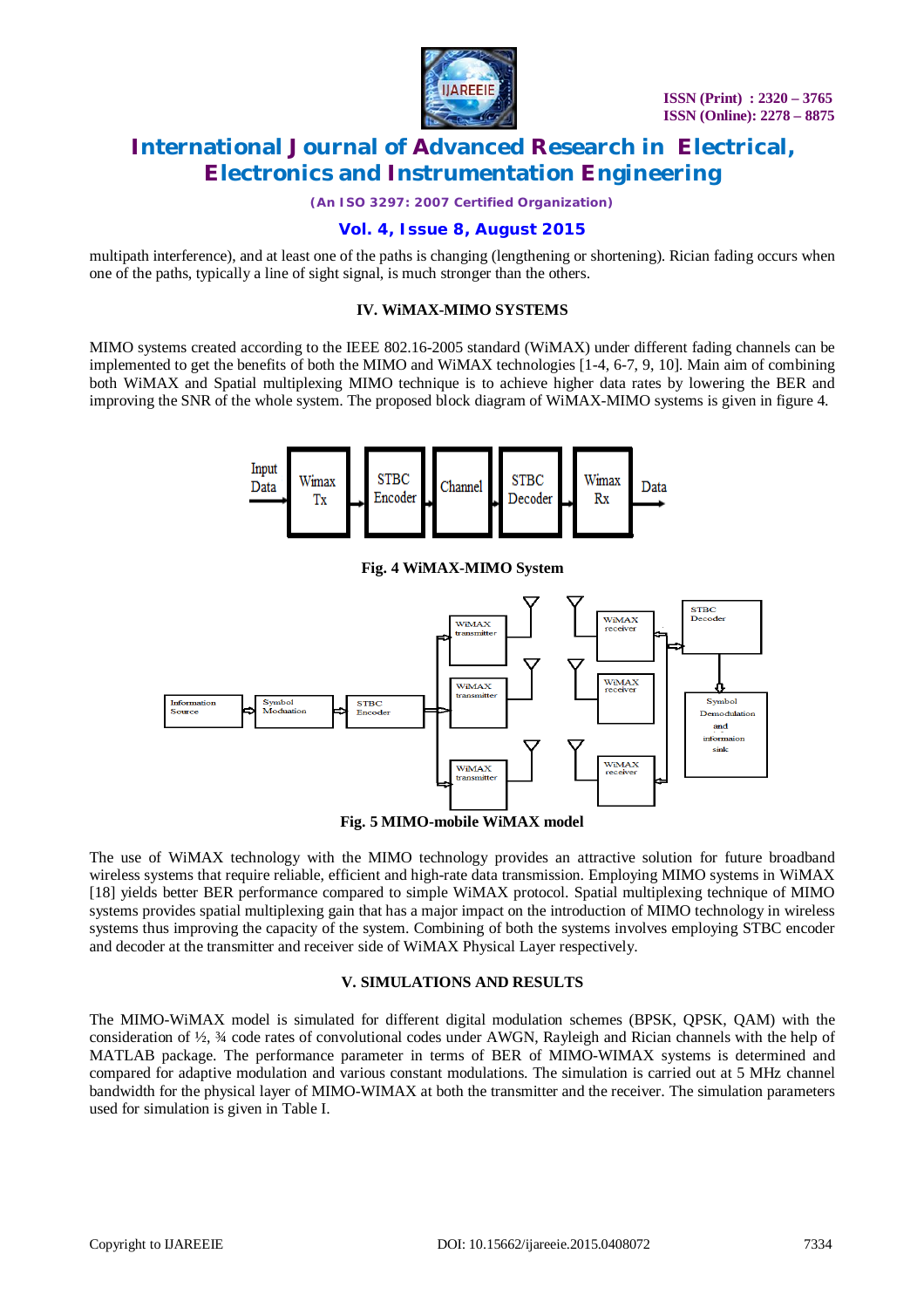

*(An ISO 3297: 2007 Certified Organization)*

#### **Vol. 4, Issue 8, August 2015**

#### **Table I. Simulations Parameters for different channels**

| <b>STANDARD</b>              | 802.16e                    |
|------------------------------|----------------------------|
| <b>CHANNEL MODEL</b>         | AWGN, Rayleigh,<br>Rician  |
| <b>MODULATION SCHEME</b>     | BPSK, QPSK, 16<br>& 64 QAM |
| <b>CONVOLUTION CODE RATE</b> | 1/2, 3/4                   |
| <b>CYCLIC PREFIX</b>         | 1/8                        |
| <b>BANDWIDTH</b>             | 5 MHz                      |
| <b>LENGTH OF FFT</b>         | 512                        |
| <b>SNR</b>                   | $0 - 25$                   |



**Fig. 6 BER of MIMO-WiMAX system for different modulation in AWGN channel**

Fig. 6 shows BER vs. SNR performance analysis of BPSK, QPSK and 16-QAM modulation technique over Additive White Gaussian Noise channel. BPSK has lower BER than QPSK and 16QAM. For ex. at SNR=6, BER in BPSK is 0.0025 where QPSK is 0.020 & 16QAM is around 0.4. At SNR=15 BPSK BER=10<sup>-6</sup> but QPSK BER 10<sup>-4</sup> and 16  $QAM-BER 10^{-3}$ .

|  | Table II. Comparison of different modulation over AWGN channel |  |  |  |  |  |
|--|----------------------------------------------------------------|--|--|--|--|--|
|--|----------------------------------------------------------------|--|--|--|--|--|

| SNR(db) | BPSK(BER)   | OPSK(BER)              | 16-QAM(BER)  |
|---------|-------------|------------------------|--------------|
|         | 0.025       | 0.034                  | 0.04         |
|         | $\Omega$ -C | $\Omega$ <sup>-4</sup> | $\bigcap$ -2 |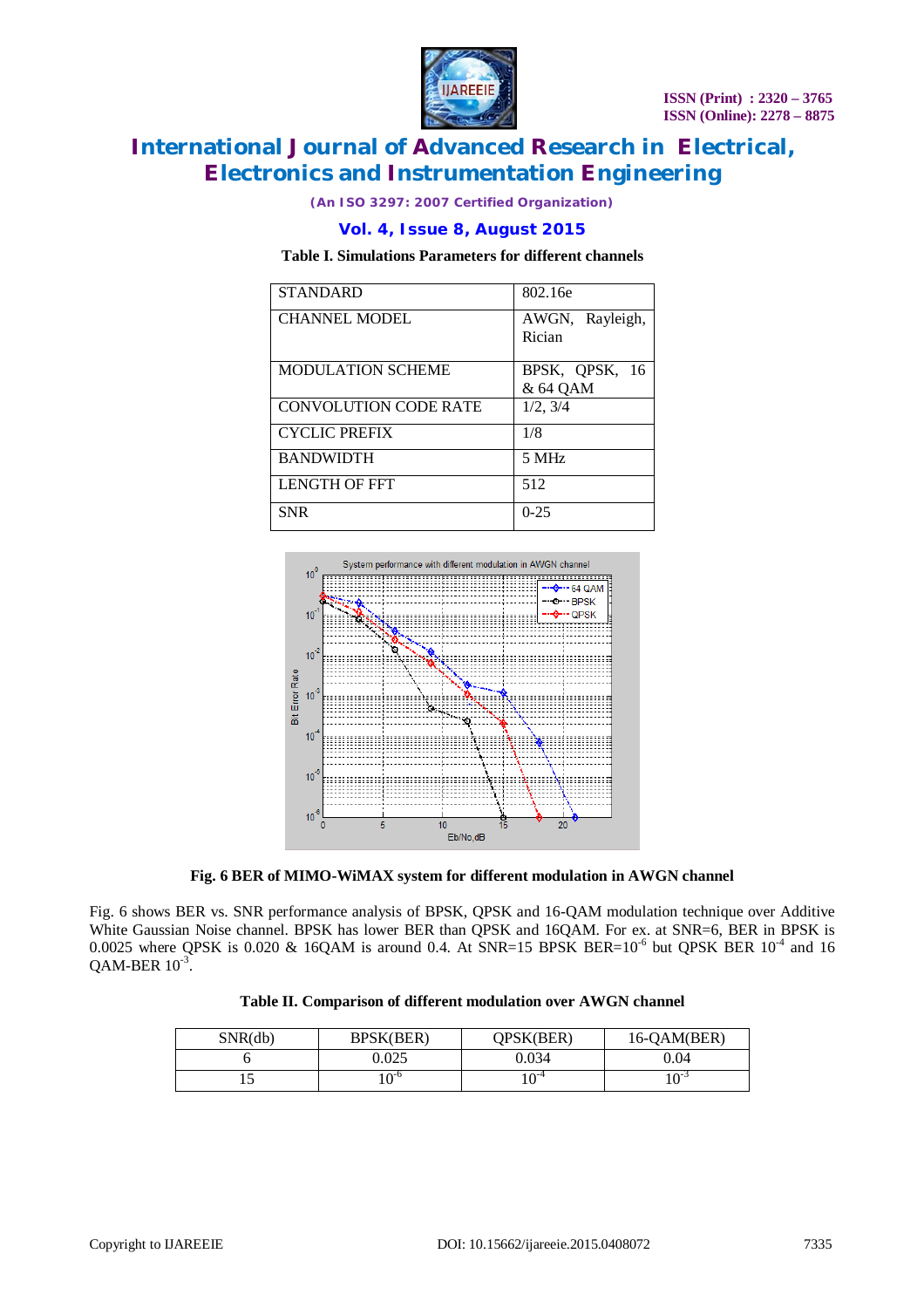

*(An ISO 3297: 2007 Certified Organization)*



**Fig. 7 BER of MIMO-WiMAX system for different modulation with in Rayleigh Fading channel**

Fig. 7 shows performance analysis of BPSK, QPSK and16-QAM modulation technique over Rayleigh fading Channel. In graph as the value of SNR is increases, BER is a decrease in all three modulation technique. BER performance of BPSK is much better than QPSK and 16 QAM. Also QPSK is better than 16-QAM for higher SNR values.

| SNR(db) | BPSK(BER) | QPSK(BER)     | 16-QAM(BER) |
|---------|-----------|---------------|-------------|
|         | 0.034     | 0.25          | 0.35        |
|         | 0.0025    | 0.035         | 0.050       |
|         | 0.00001   | 0.0001        | 0.0010      |
|         | $\cap$ -2 | $\Omega^{-4}$ | 1 ∩∹        |

### **Table III. Comparison of different modulation in Rayleigh channel**.



**Fig. 8 BER of MIMO-WiMAX system for different modulation with in Rician channel**

Fig. 8 shows performance analysis of BPSK, QPSK and 16-QAM modulation technique over Rician fading channel. In graph as the value of SNR is increases, BER is decreases in all three modulation technique is shown in Table IV, that mean for better performance BPSK may preferred. There is a little difference exists in BER performance of MIMO-WiMAX system between QPSK and BPSK modulation schemes.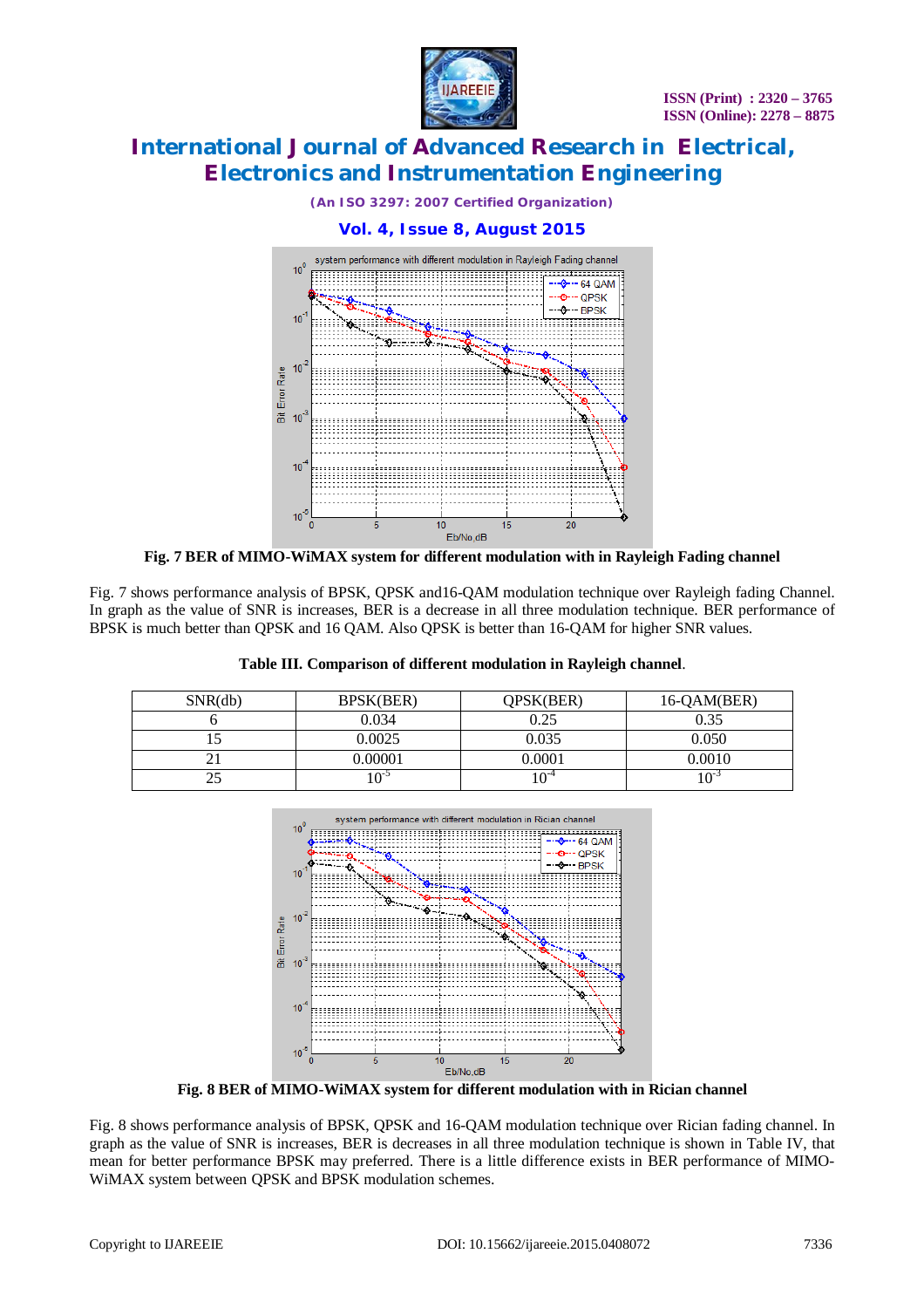

*(An ISO 3297: 2007 Certified Organization)*

### **Vol. 4, Issue 8, August 2015**

#### **Table IV. Comparison of different modulation in Rician channel**.

| SNR(dB) | BPSK(BER) | OPSK(BER) | $16$ -OAM(BER) |
|---------|-----------|-----------|----------------|
|         | 0.025     | 0.075     | 0.25           |
|         | 0.004     | 0.007     | 0.015          |
|         | 0002      | 0.0006    | 0.0015         |
|         | $\cap$ -2 |           | :־^            |



**Fig. 9 BER of MIMO-WiMAX with Adaptive modulation under different channel.**

|  | Table V. Comparison of Adaptive modulation in different channel. |  |  |  |
|--|------------------------------------------------------------------|--|--|--|
|  |                                                                  |  |  |  |

| SNR(dB) | AWGN(BER)              | Rician(BER) | Rayleigh(BER) |
|---------|------------------------|-------------|---------------|
|         | 0.04                   |             |               |
|         | $\Omega$ <sup>-4</sup> | $\Omega$    |               |
|         | ∩-⊓                    |             |               |

Fig 9 shows under AWGN channel, the BER has a value near 10<sup>-6</sup> at Eb/No of 21dB. While in Rician channel, the MIMO-WiMAX model achieves BER performance of about  $10^{-3}$  at Eb/No of 21dB. This BER is worse in Rayleigh channel when compared to AWGN and Rician channels because of non-line of sight condition. For Rayleigh channel, the BER has value about  $10^{-2}$  at Eb/No of 21 dB.

#### **VI.CONCLUSION**

In this paper effect of employing spatial multiplexing technique of MIMO system in WiMAX 802.16e PHY layer has been simulated through Matlab2011a. This technique of MIMO systems provides spatial multiplexing gain that has a major impact on the introduction of MIMO technology in WiMAX systems. AWGN, Rayleigh, Rician channel have been taken into account for the analysis purpose. Simulations are based upon using different modulations with different convolutional code rates and show that there is improvement in the BER value as well as capacity improvement can also be seen by employing spatial multiplexing technique of MIMO system in WiMAX protocol. Results are presented in the form of BER vs SNR value and show that BER reduces when we employ MIMO system in WiMAX in comparison to simple WiMAX. This shows that employing MIMO system in WiMAX improves the overall performance of the system and provides capacity gain.